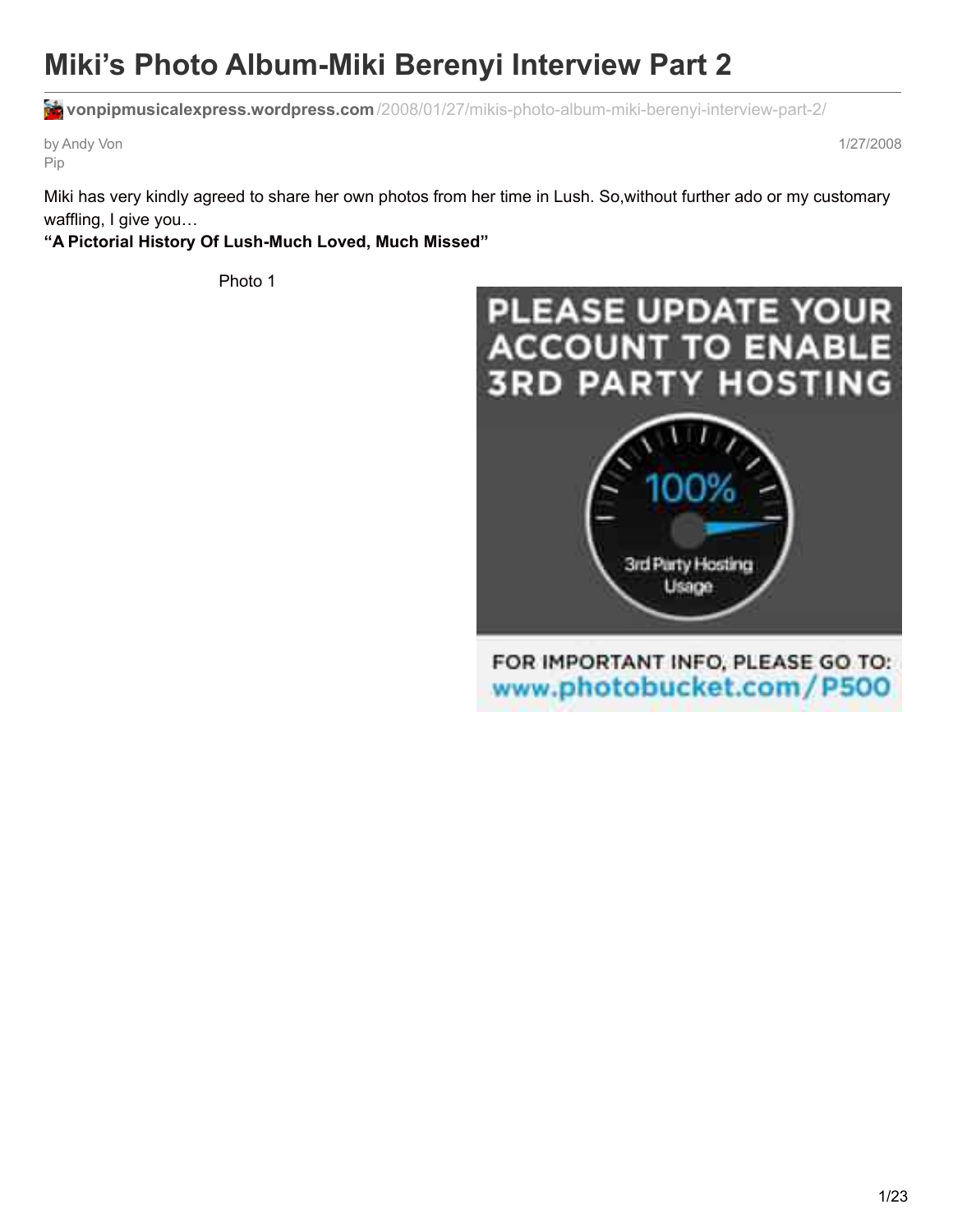

## **Photo 3**

**Miki :** "These first three are from 1989…**1 and 2** are our first 'proper' promotional photos which were done by Suzy Gibbons. Emma had been working for Jeff Barratt (PR) who did Creation stuff and Suzy was going out with Guy Chadwick (singer in The House of Love, then on Creation). I don't think we had to pay !"

**Miki:** "Pic 3 is from a photo session for French music mag Les Inrockuptibles by Renaud Monfourny."

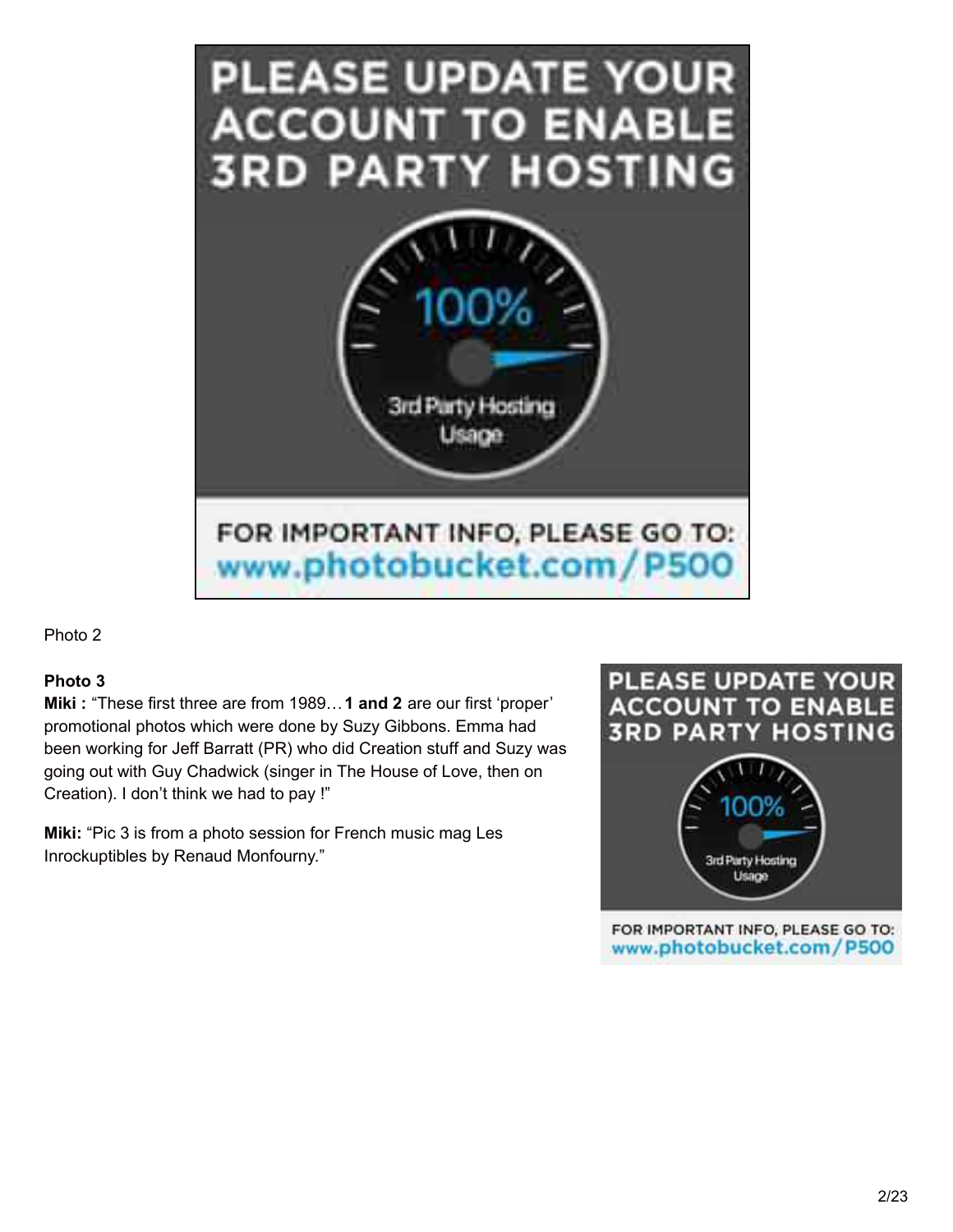

**Miki :** "Me and Steve Rippon (original bass player) and Chris in Amsterdam. We were on our first European tour with the Pale Saints (joint headline – we just switched who went on first each night). Their singer Ian Masters is in the background. 1990."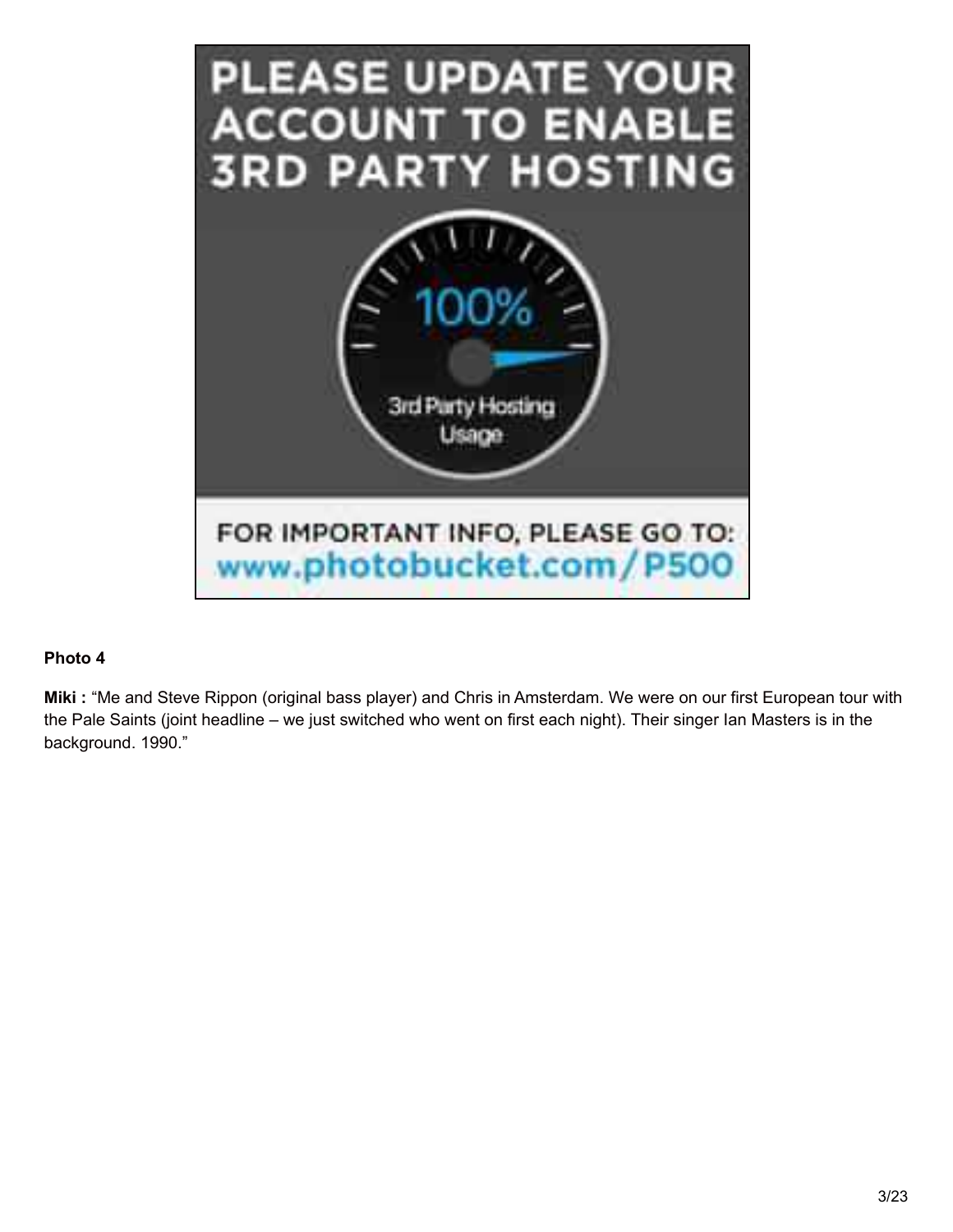Miki:On stage at the Roxy in Los Angeles, April 11 1991. Photo by John Talley. We were on our first US tour with Ride, co-headlining (same as Pale Saints, taking turns to go on first).



## FOR IMPORTANT INFO. PLEASE GO TO: www.photobucket.com/P500

Usage



## **Photo 6**

Miki: While we were in LA we did a feature for the NME. We went out for the day doing pics and at one point raided a wig shop … **HOW WACKY!"**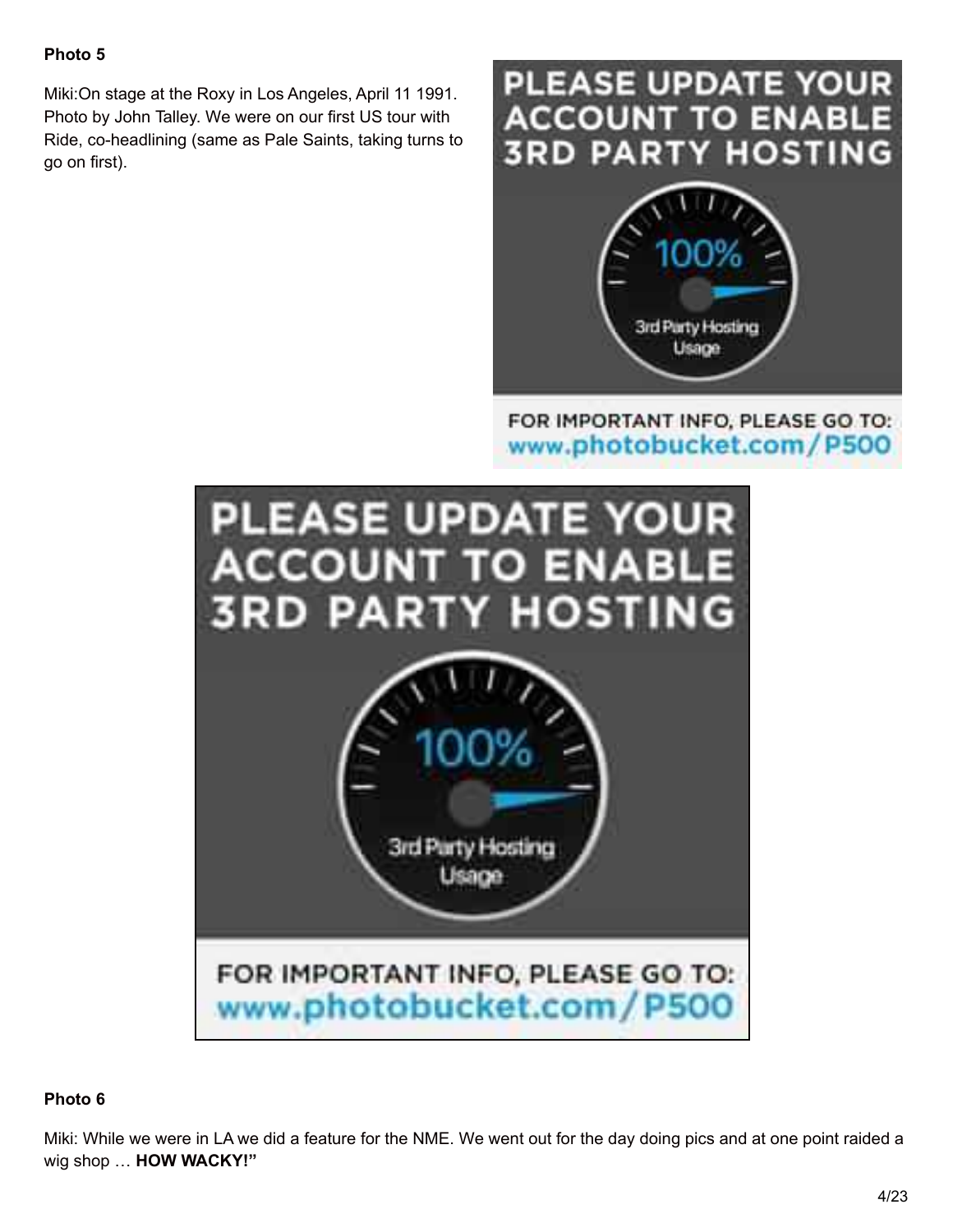"Nothing Natural" By Lush Audio Player

00:00 00:00 Use Up/Down Arrow keys to increase or decrease volume.

**Miki And Phil Interview 1992**

**Miki And Phil Interview 1992 Part 2**

*thanks to Neil for compiling the videos and Jen*

**Photo 7**

**Miki:** "More from US tour 1991"

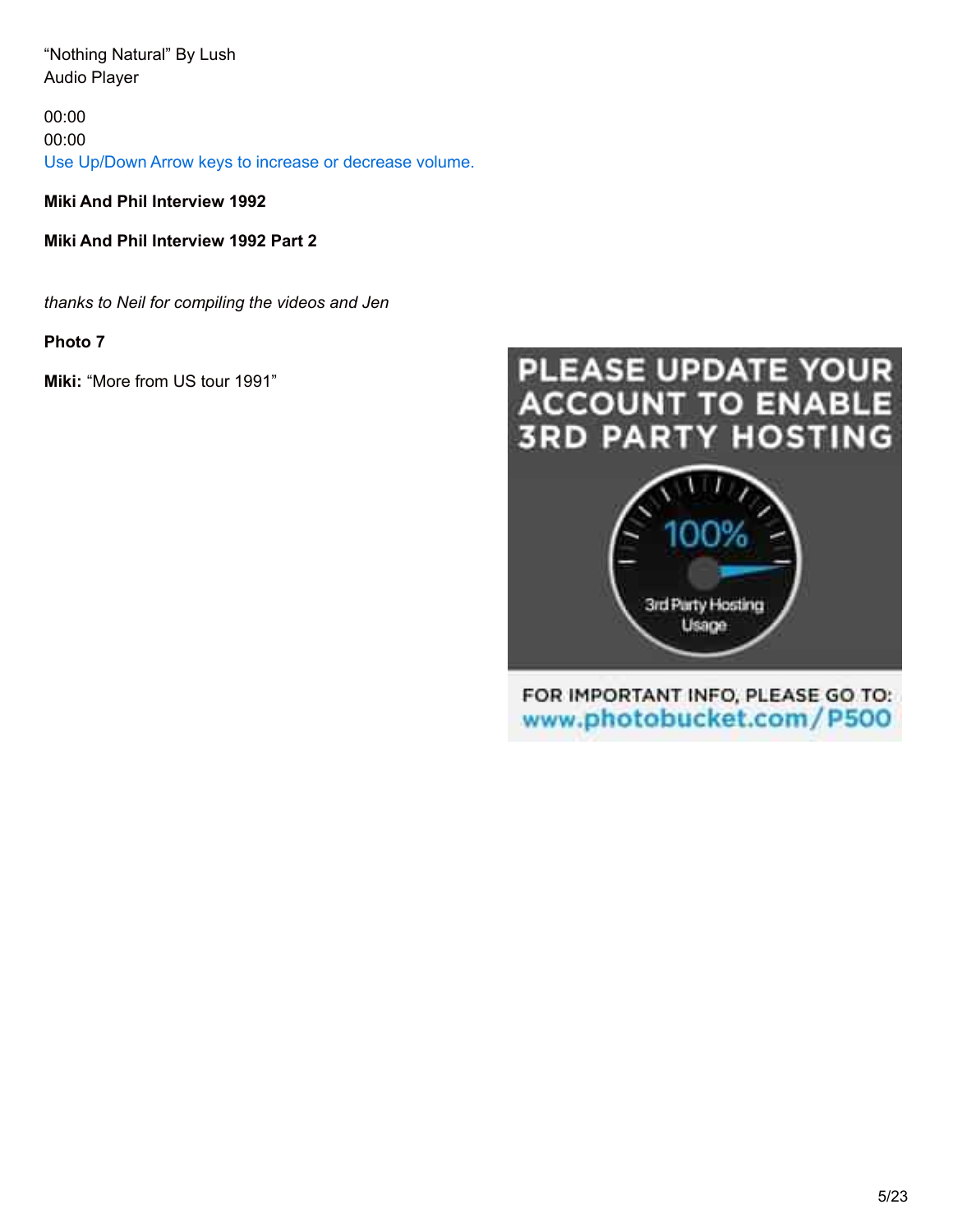

**Miki :**"Backstage in San Francisco on the Ride tour. No, it's not Mark Gardener on a rough night… Sky Saxon of legendary 60s psychedelic act The Seeds came backstage. I think Andy Bell actually wet his pants. "

## **Photo 9**

**Miki :** "Spurs go through to the FA Cup semi final, which leads us on to…

## **Photo 10**

**Miki:** "The Lillies, L-R Simon Raymonde (The CocteauTwins), Chris, me and Russell Yates (Moose). We recorded a flexi for The Spur fanzine to celebrate our imminent failure to win the FA Cup. I remember a very very hungover photo session in Kew Gardens with photographer Piers Allardyce"

**"And David Seaman Will Be Very Disappointed About That…" By The Lillies**



FOR IMPORTANT INFO, PLEASE GO TO: www.photobucket.com/P500

Audio Player 00:00 00:00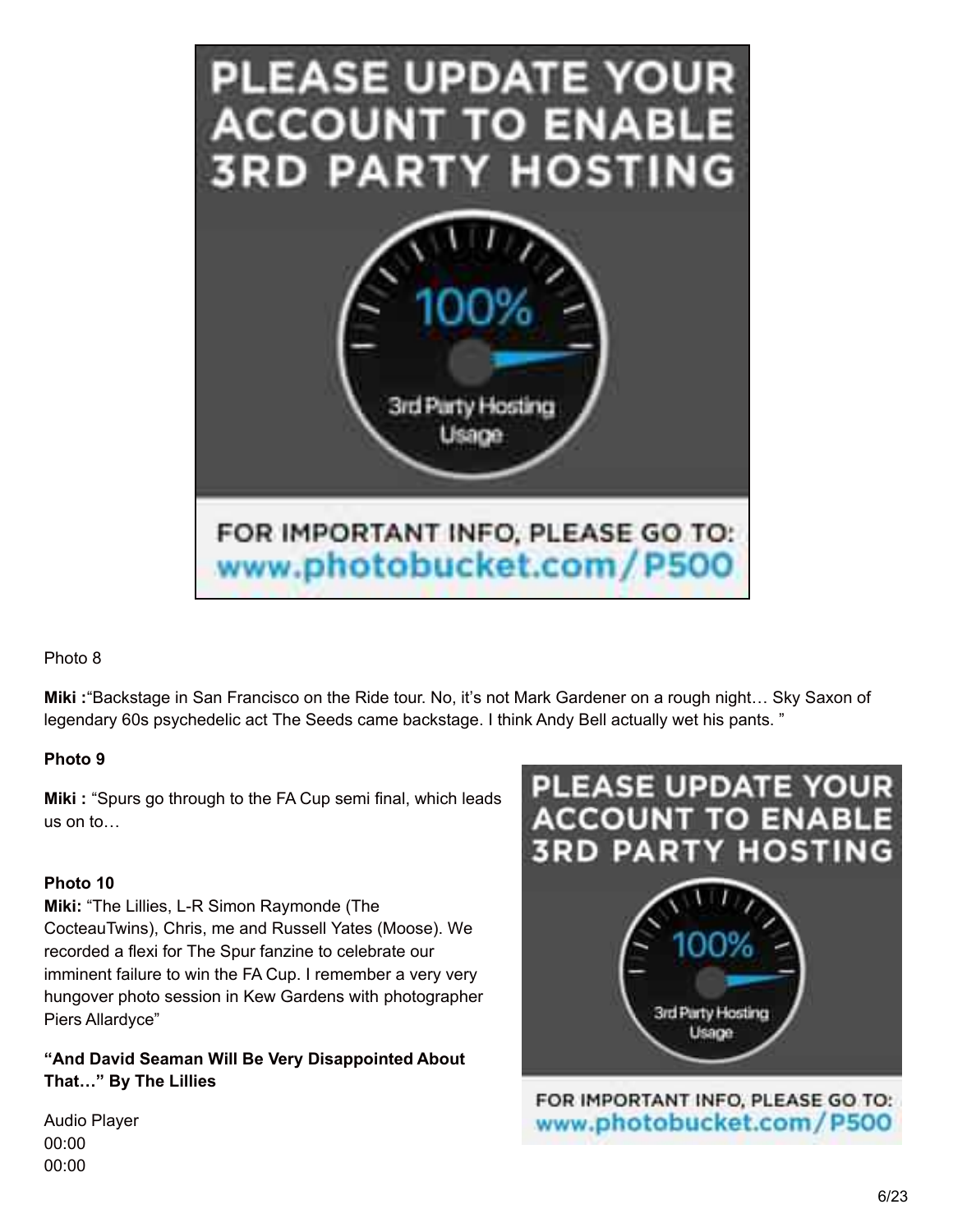Use Up/Down Arrow keys to increase or decrease volume.

**Photo 11**



## FOR IMPORTANT INFO, PLEASE GO TO: www.photobucket.com/P500



**Miki:** " These are from the Lollapalooza II tour, 1992. Silverfish gave us t-shirts to wear for good luck on the first day.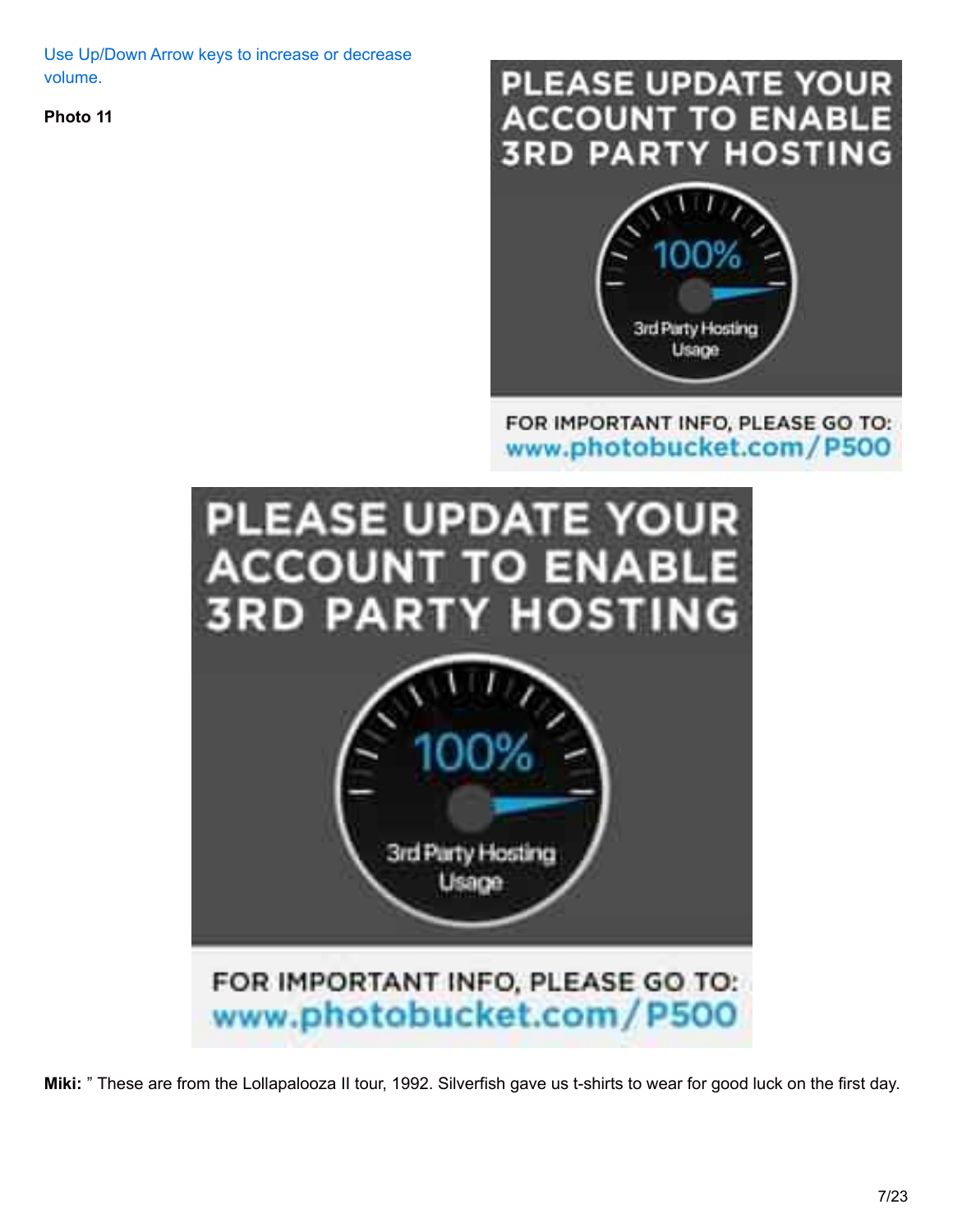

**Miki:** "Outside the 'Cheers' bar in Boston. Sorry – we're such tourists!"

**Miki And Chris Interview Part 1**

**Miki And Chris Interview Part 2**

*thanks to Neil*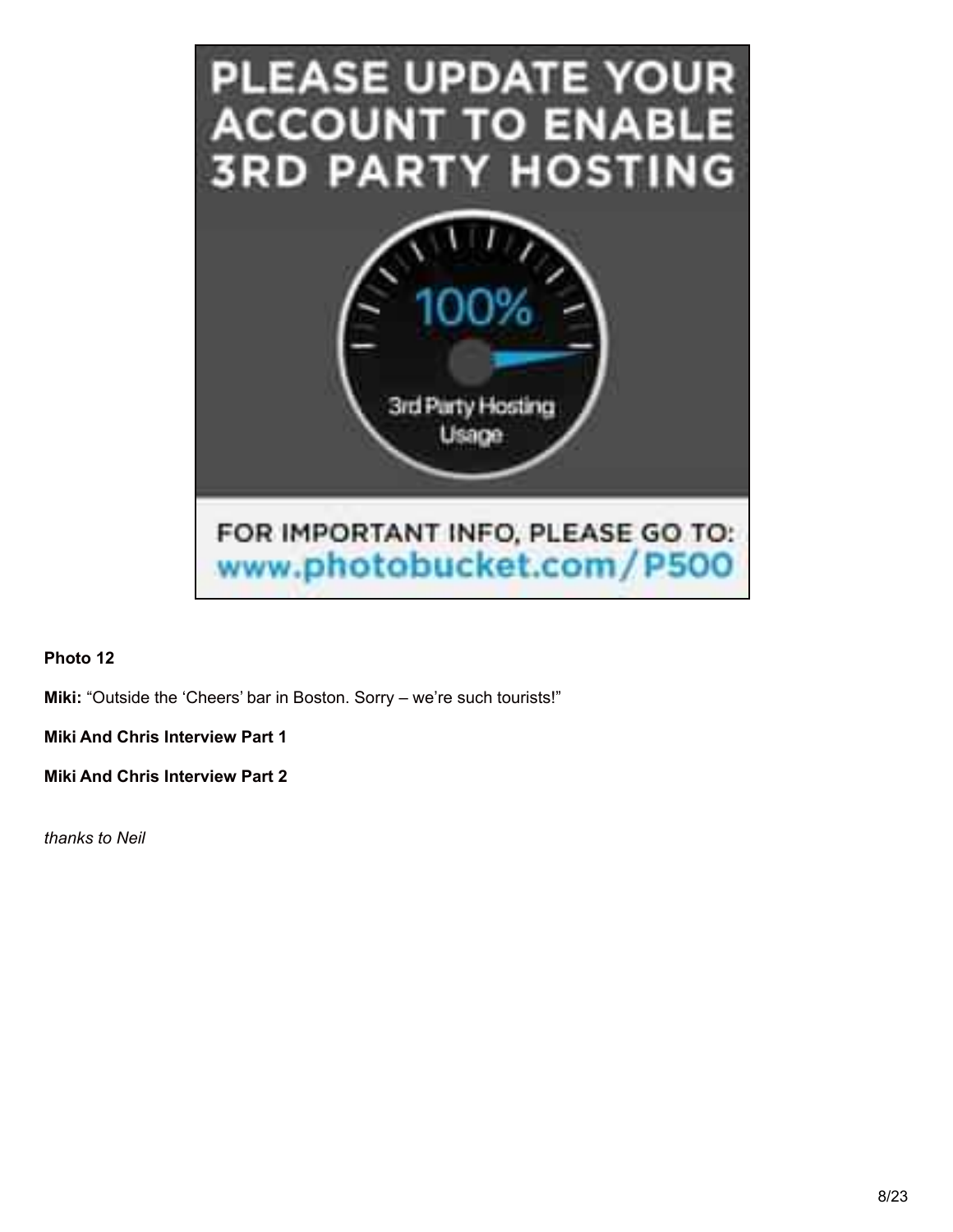

## **Photo13.**

**Miki:** "Chris and me after 'drinking the bile' with the Jim Rose Circus Sideshow. There was one of the freakshow acts where a bloke inserted a tube up his nose and into his guts and pumped a pint of beer in. Then he regurgitated it out of the tube and you had to drink it. Probably be illegal now, but 15 years ago it was like the Dark Ages and being on Lollapalooza was like touring a medieval village. Except for the air-conditioned motor homes. "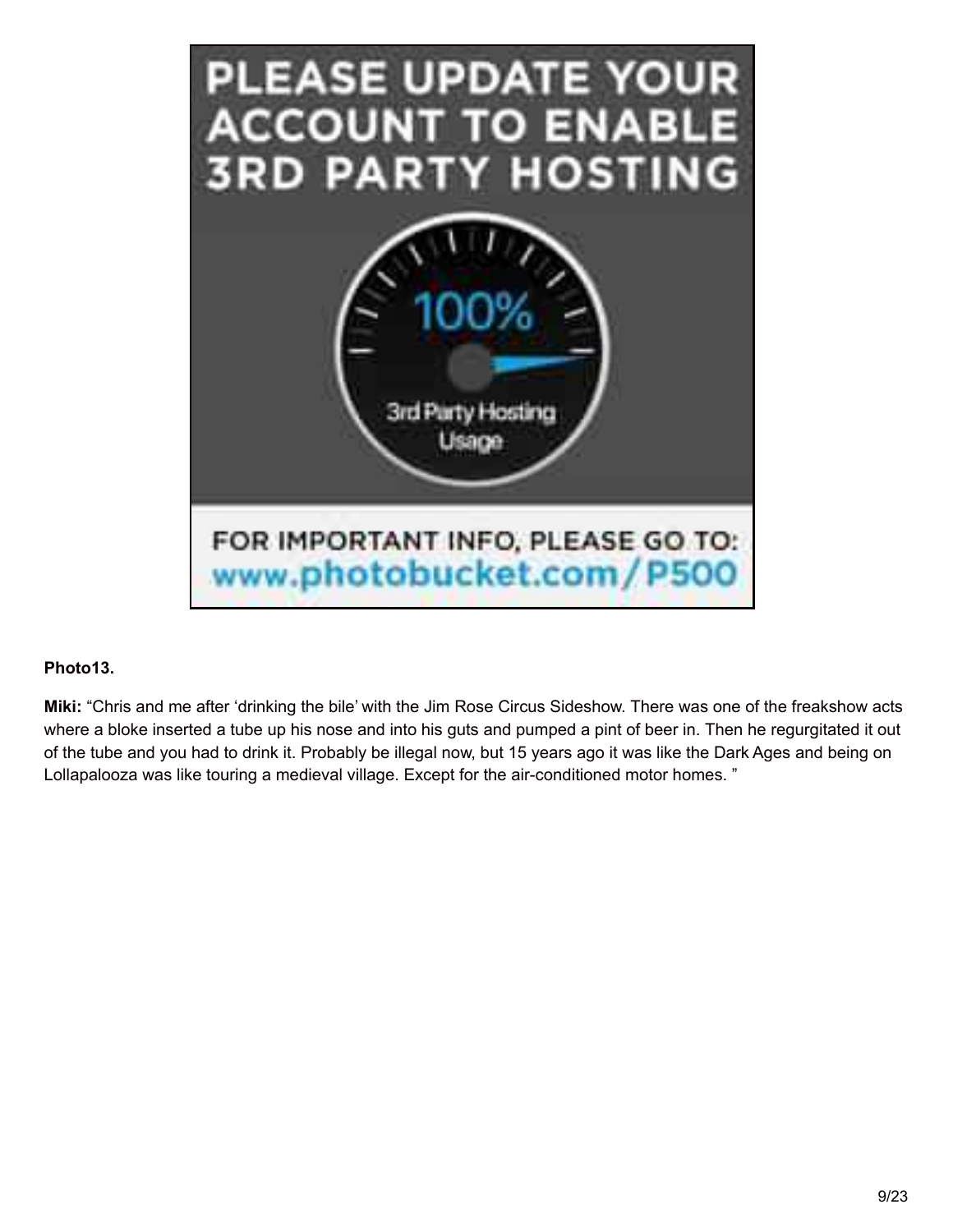

**Miki:** "We got given a poster by a fan, Lush in the style of Kiss. Here's Emma sharing the moment with Kat Bjelland (Babes in Toyland) and Eddie Vedder (Pearl Jam).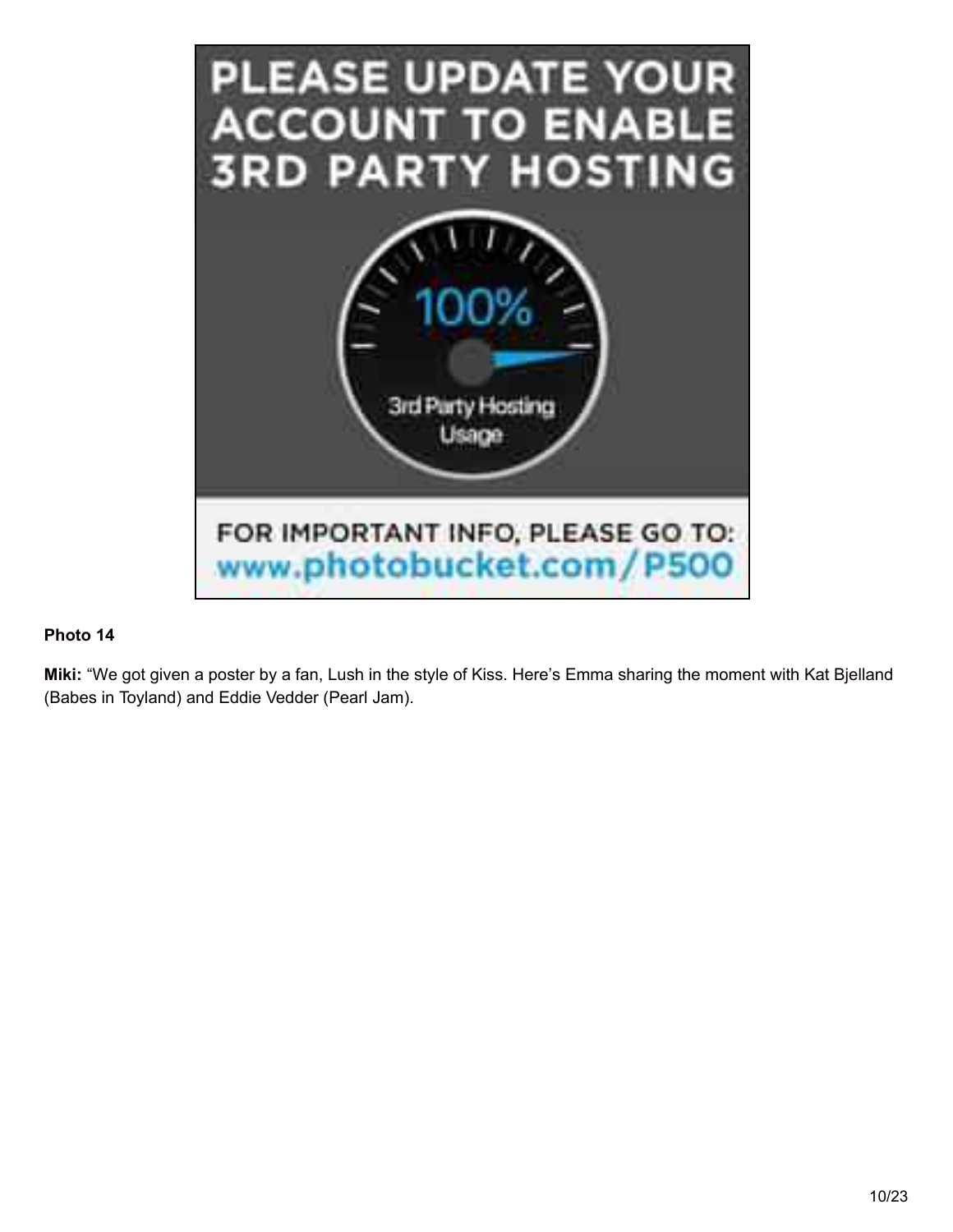

**Miki :** "About to join Ministry on stage in Toronto (replete with Flying V) "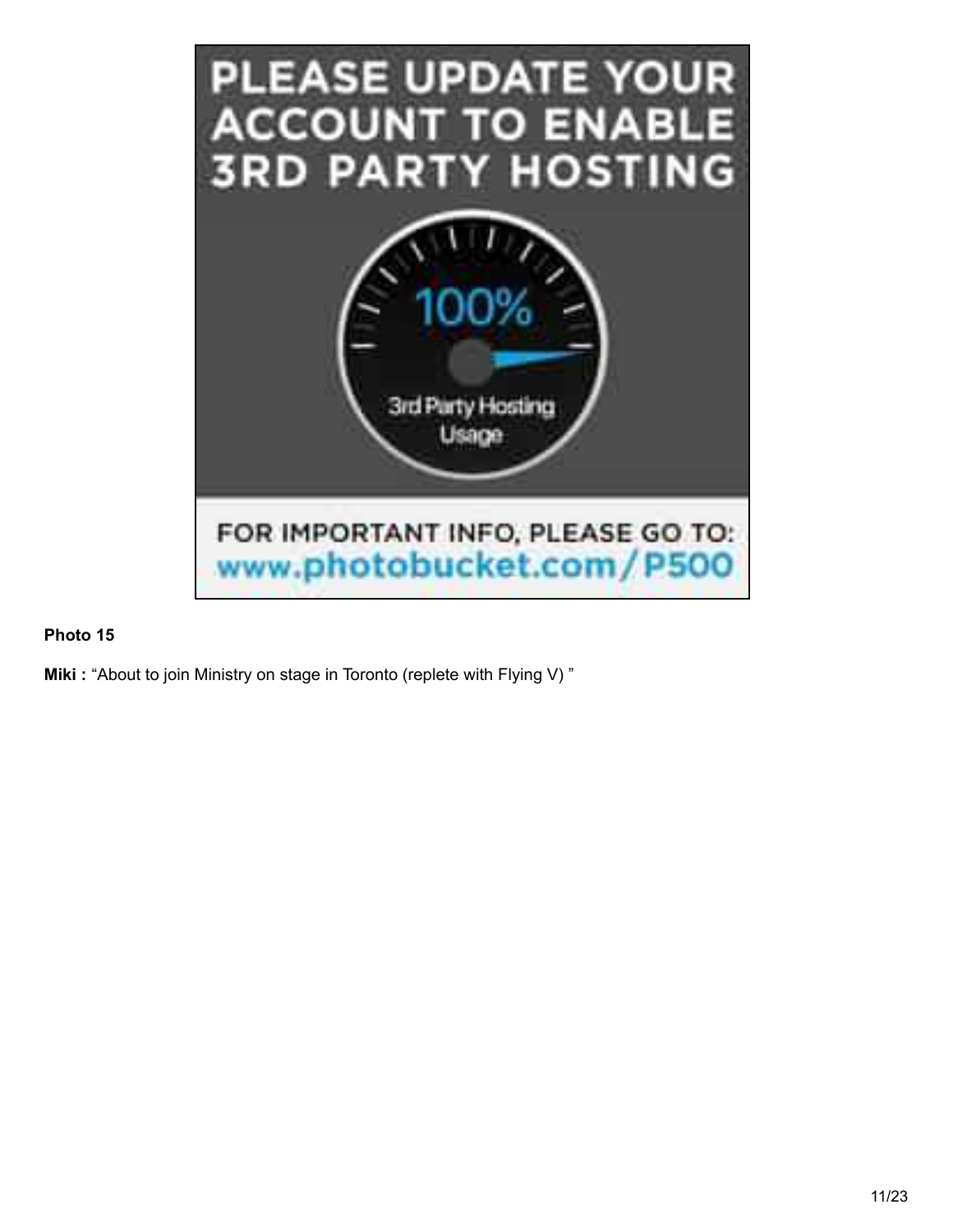

**Miki:** " With Al Jourgensen from Ministry."

## **Photos 17 & 18**

Miki : " Emma and Chris join Soundgarden on stage to play drums on Cop Killer. It became a bit of an 'event' – I know it sounds horribly cosy – all that 'bands on stage with one another', but it was a genuinely good atmosphere (bar one or two notable exceptions!) . Also on drums is Bill Rieflin, then of Ministry, now in REM. I think by the time the tour ended there were about 10 people drumming on stage to that song. "

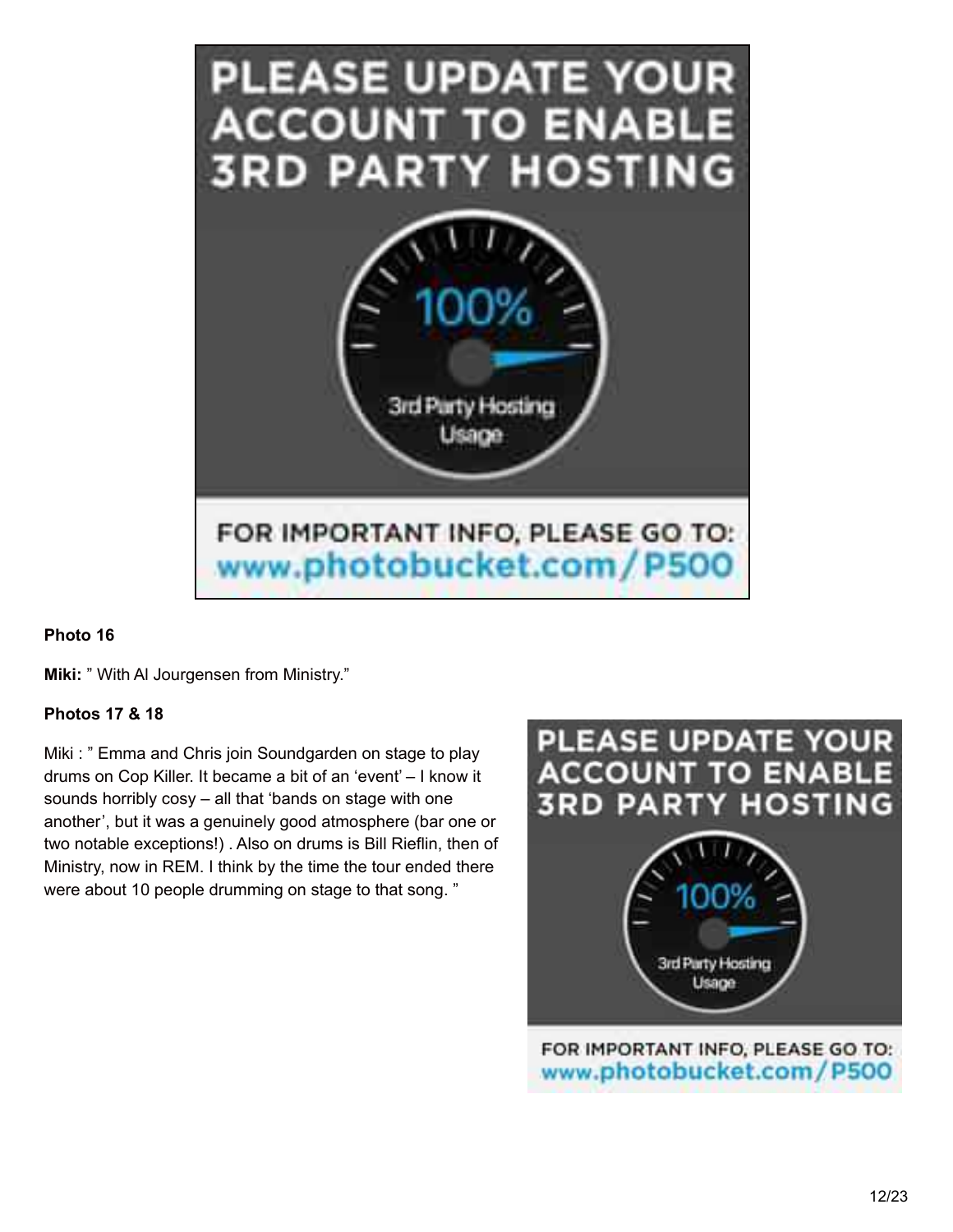## **PLEASE UPDATE YOUR ACCOUNT TO ENABLE 3RD PARTY HOSTING**



## FOR IMPORTANT INFO, PLEASE GO TO: www.photobucket.com/P500



## **Photo 19**

**Miki** : " Me in the crowd watching the Jesus and Mary Chain, which I did EVERY day of the tour, bar one...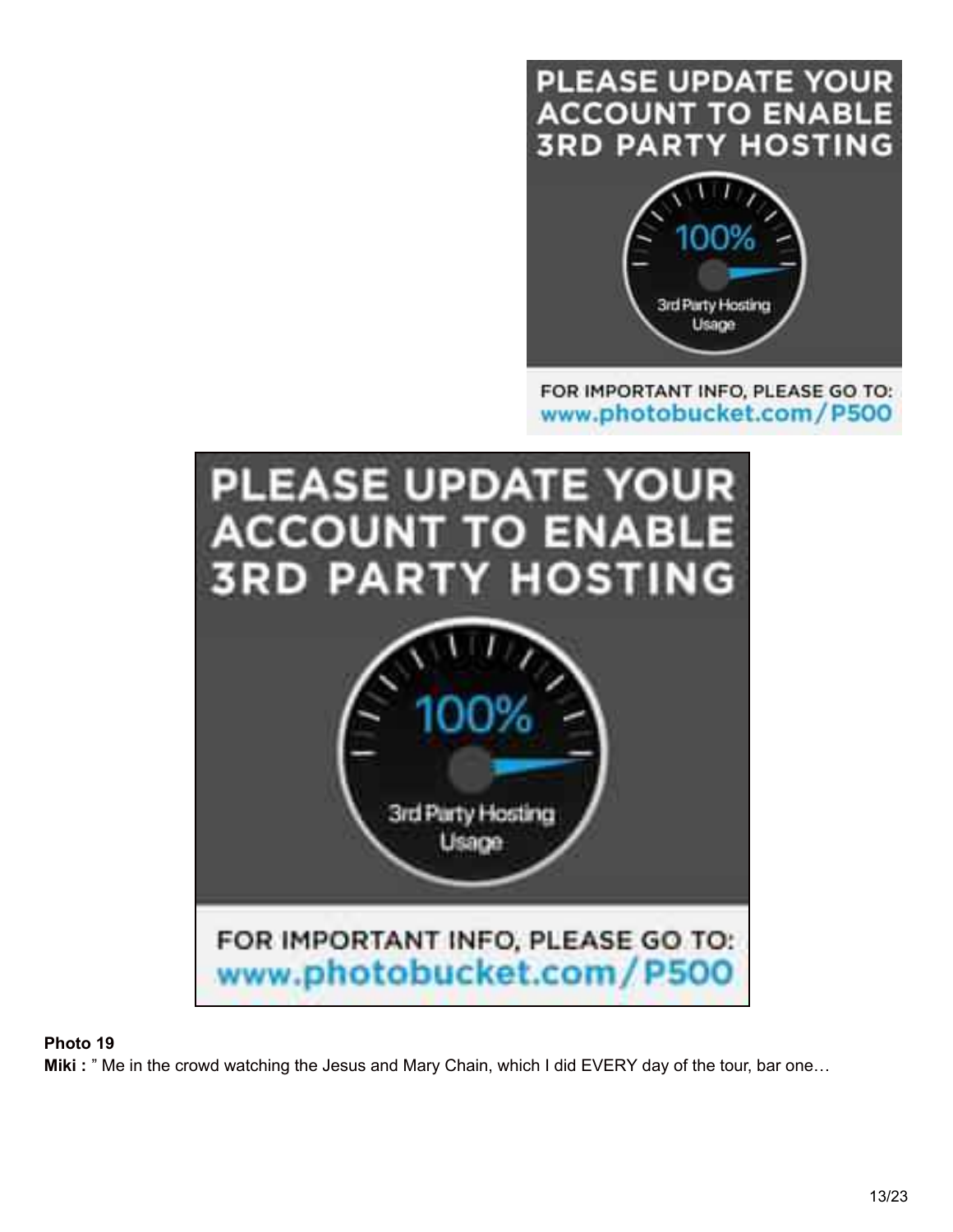

VP: "Miki, which one are you ? I can't quite make you out .."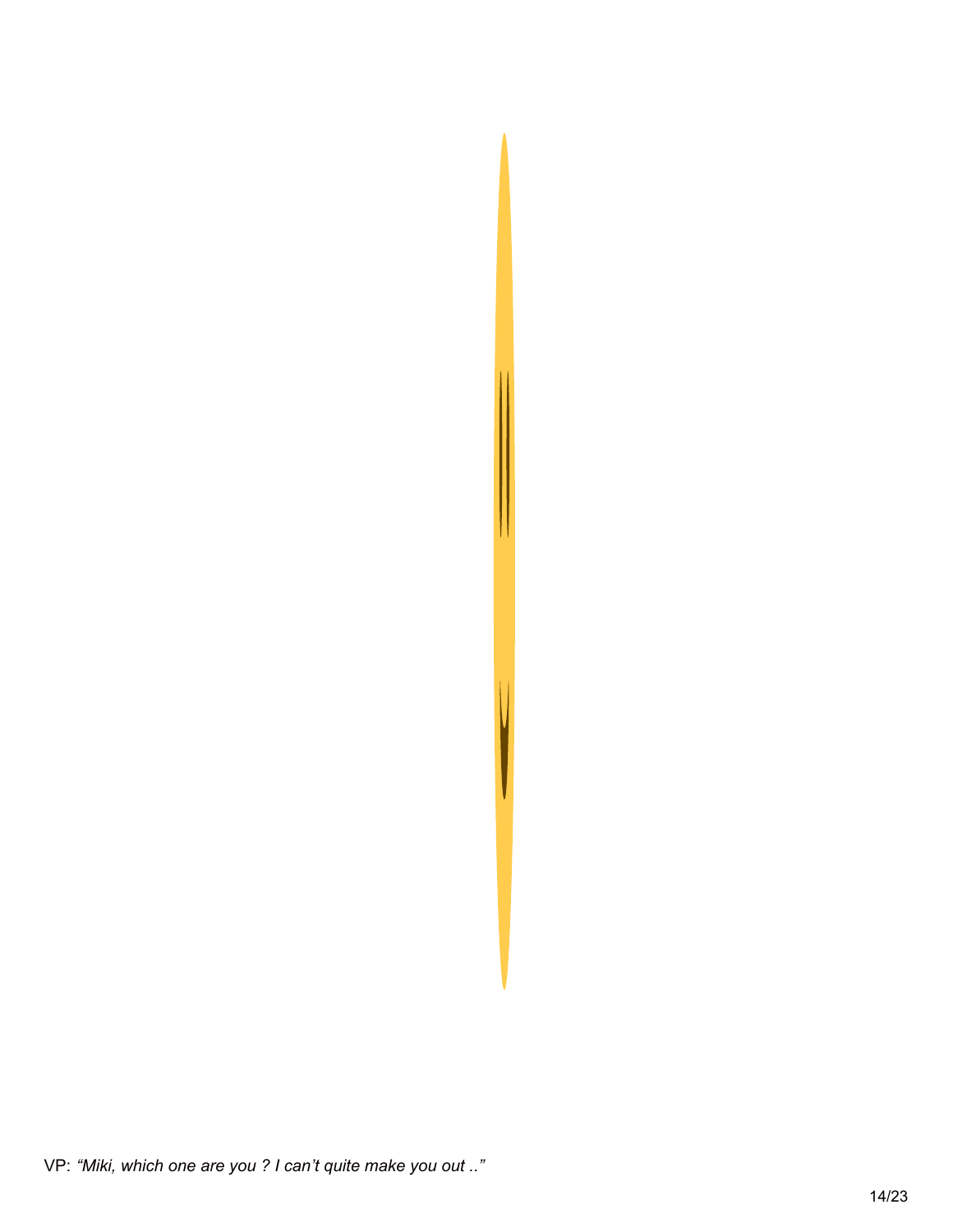

## **Photo 20.**

**Miki** : "…And When we joined them on stage for backing vocals on "Far Gone and Out."

## VP: *"And how where those volatile scamps the Reid Brothers ?"*

**Miki :** "I guess that they spent a lot of time locked in their dressing room having blazing rows. I remember toward the very end of the tour I was having a drink with William and he suddenly expressed regret at having avoided much of the socialising, saying that he felt sorry he hadn't enjoyed it more. To be fair, the Mary Chain had a really difficult slot on the tour. Pearl Jam had originally been booked to go on second (right after us!) and in the intervening months their popularity had gone through the roof to the extent that they could have virtually headlined. Being extremely unstarry though, they insisted that they go on in the same slot they had been originally booked for. This was great for us – it meant that the venue was already full, even at 2pm, because everyone turned up early to see Pearl Jam! Not so great for the Mary Chain, though, who had to play right after. Don't get me wrong, they had a ton of fans and a great response, but to follow this band who were on the up and the audience was chucking themselves around to… well, it can't have been easy. I watched them every gig though (except one, when we had to evacuate the area because of a hurricane!)

## **Photo 21**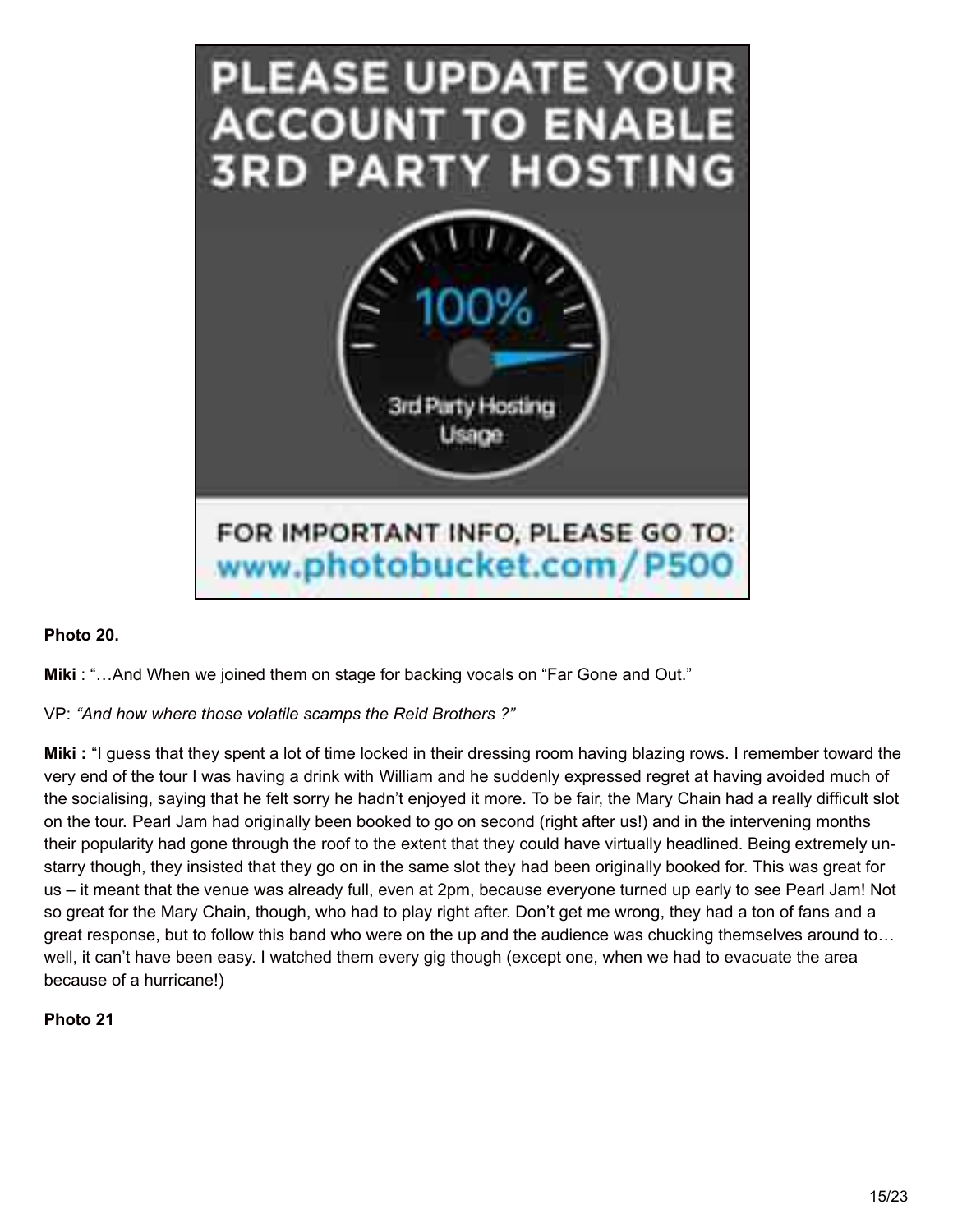**Miki :** "And then of course we had our own people join us onstage too. Mike McCready (Pearl Jam), Bill Rieflin (Ministry) and Mr Lifto (Jim Rose Circus Sideshow). The requirement was to drag up (obviously)."

## PLEASE UPDATE YOUR **ACCOUNT TO ENABL 3RD PARTY HOSTING**



## FOR IMPORTANT INFO, PLEASE GO TO: www.photobucket.com/P500



## **Photo 22**

**Miki:** "Me and Phil on the video shoot for Hypocrite. "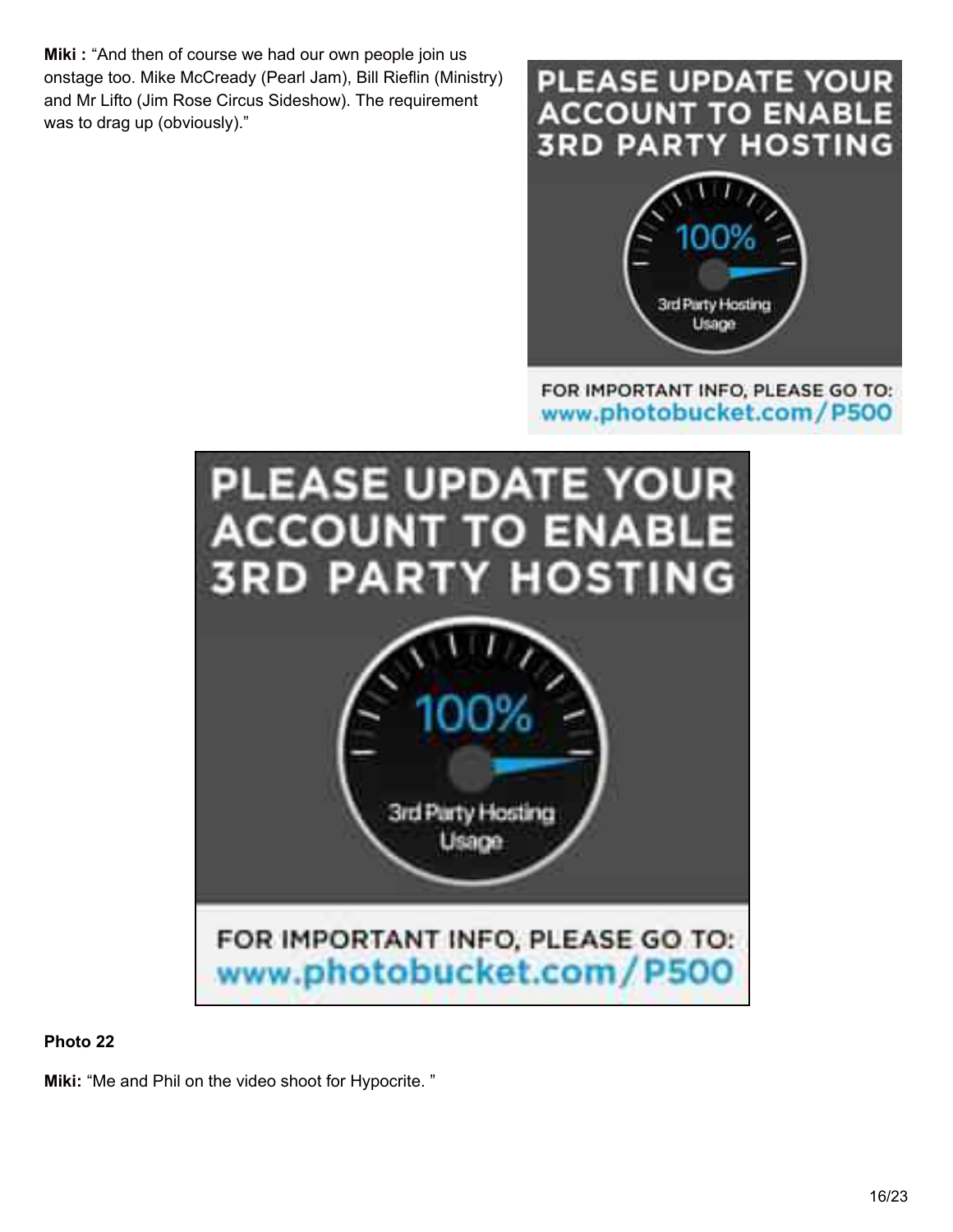

**Miki:** "Me and Chris doing the tourist thing in Sydney, Christmas 1992. "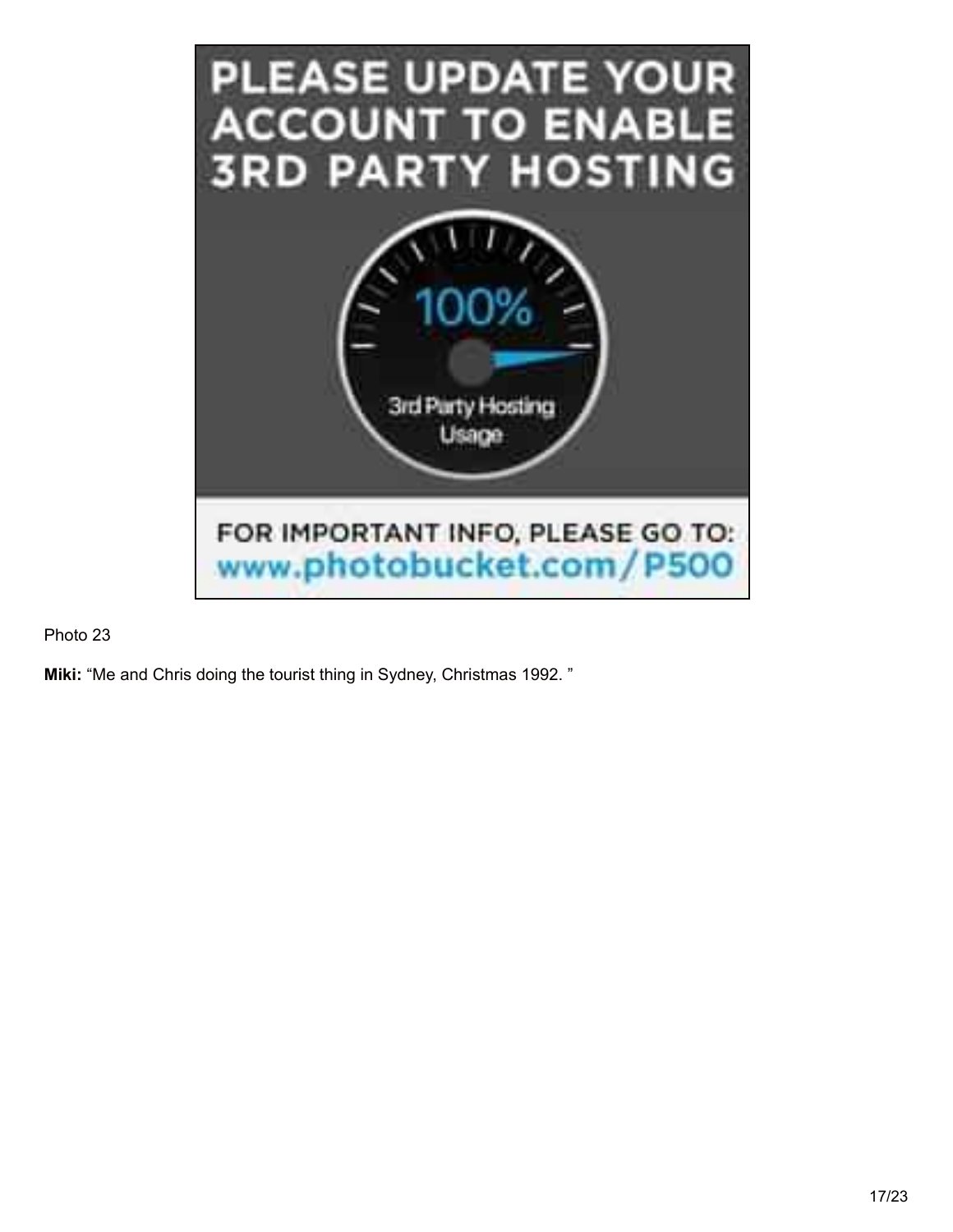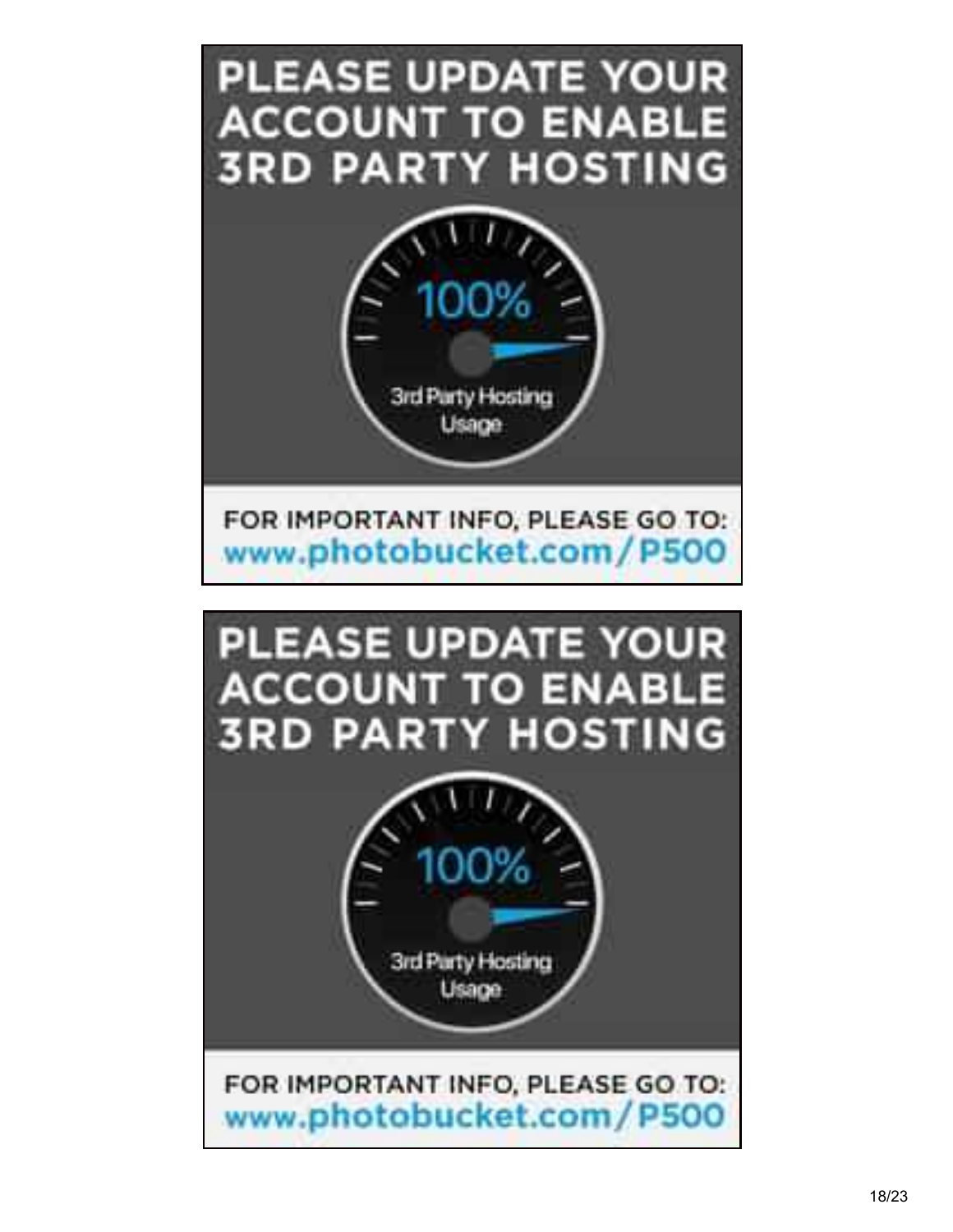## **Photos 24 & 25**

**Miki :** "Lush as 'Man About The [House'](http://en.wikipedia.org/wiki/Man_About_the_House) for the NME Xmas edition 1992. Poor old Chris HATED it (wonder why?!) but Phil was in his ABSOLUTE element. We virtually had to wrestle the chest wig off him"

"God, I've suddenly remembered that me and Emma did another NME Xmas dress up thing as The Liver [Birds,](http://en.wikipedia.org/wiki/The_Liver_Birds) which would be rather perfect for you, no? I`ll go and look for it"

VP: *"hahaha ! This I have to see !*"



Photo 26 retrieved By Miki ! "The Liver Birds "

"Rupert The Bear(studio outake)" By Lush

Audio Player 00:00 00:00 Use Up/Down Arrow keys to increase or decrease volume.

**"Sweetness And Light"-Live -By Lush**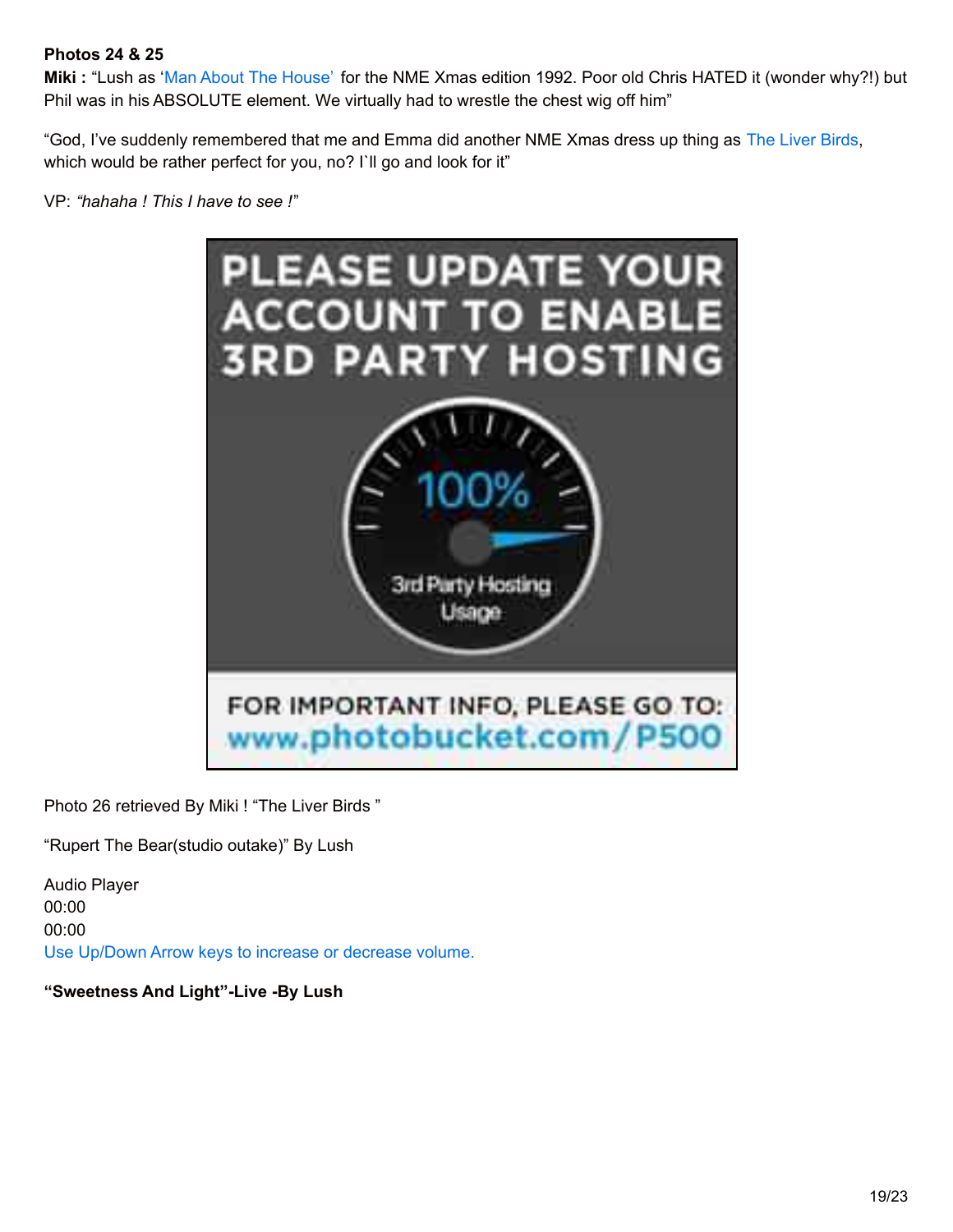**Miki:** " Phil and me at a photoshoot for Raygun magazine in New York. They styled us in all this Paul Smith gear which the boys were rather keen on running off with…"

# **PLEASE UPDATE YOUR ACCOUNT TO ENABL 3RD PARTY HOSTING**



## FOR IMPORTANT INFO, PLEASE GO TO: www.photobucket.com/P500



## **Photo 29**

**Miki** : "Me, Robin Guthrie (Cocteau Twins) and Emma – backstage in Rennes, France"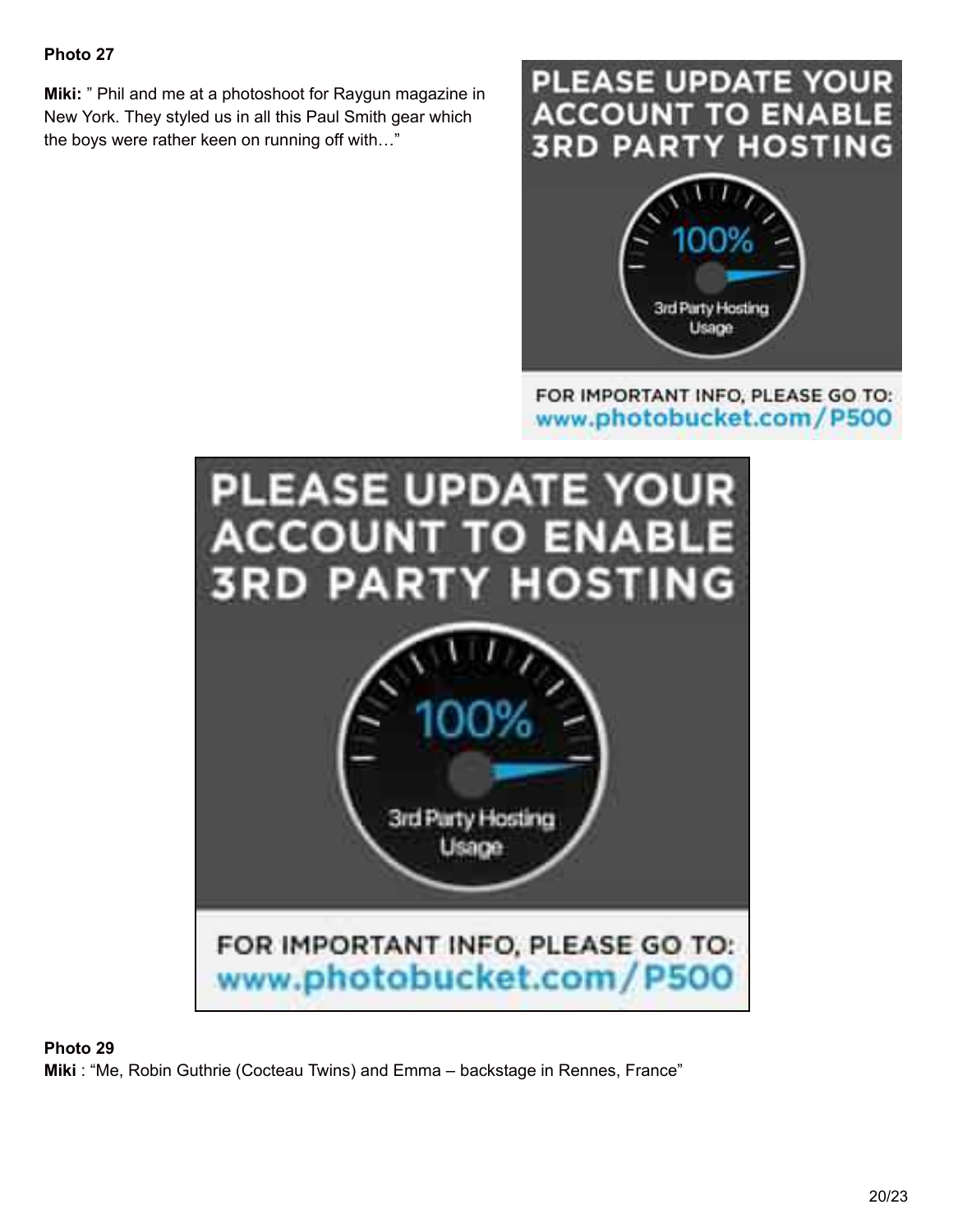

**Miki:** " NME Awards"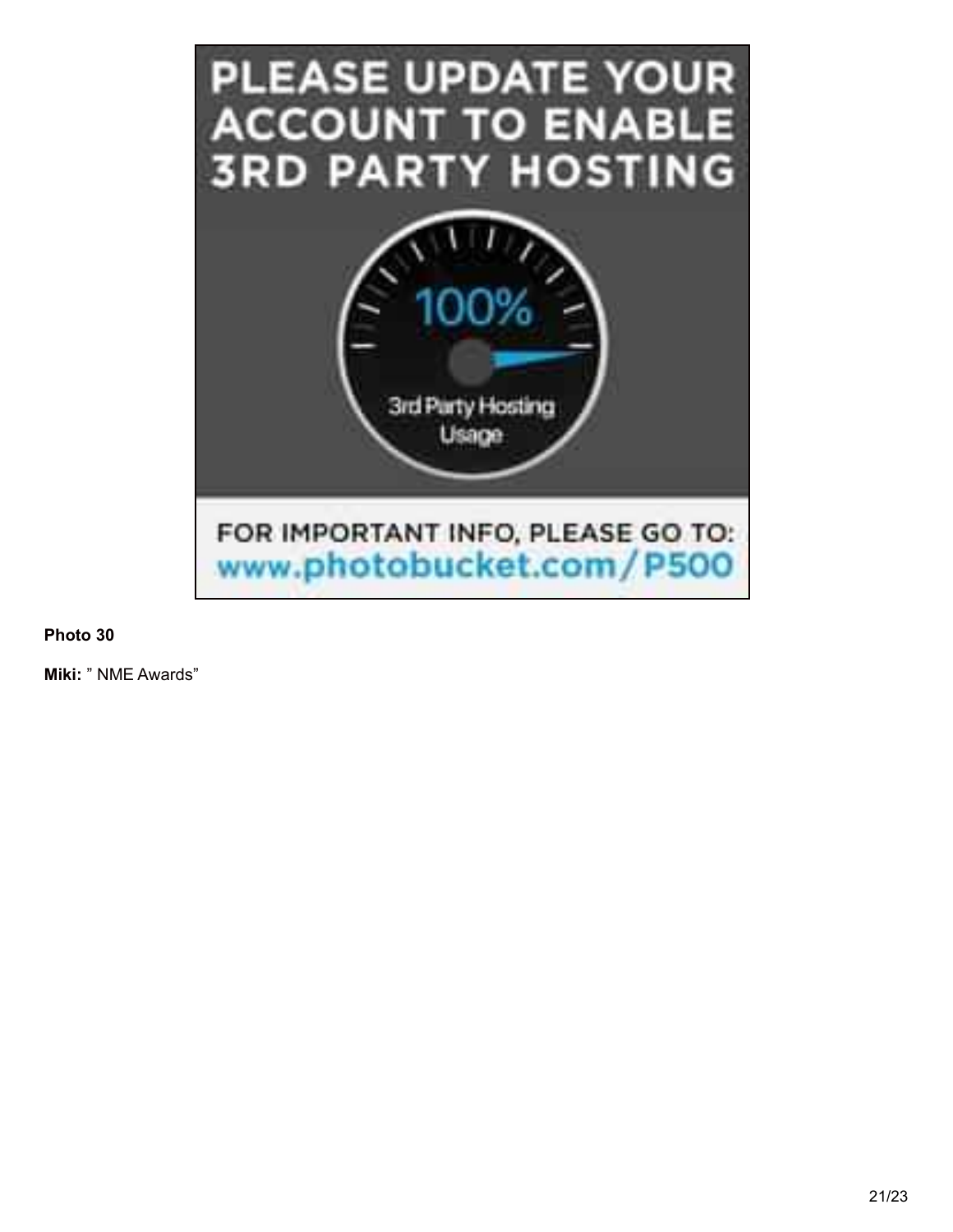

**Miki:** "Phil enjoying a jacuzzi bath in the hotel room in Detroit, 1994."